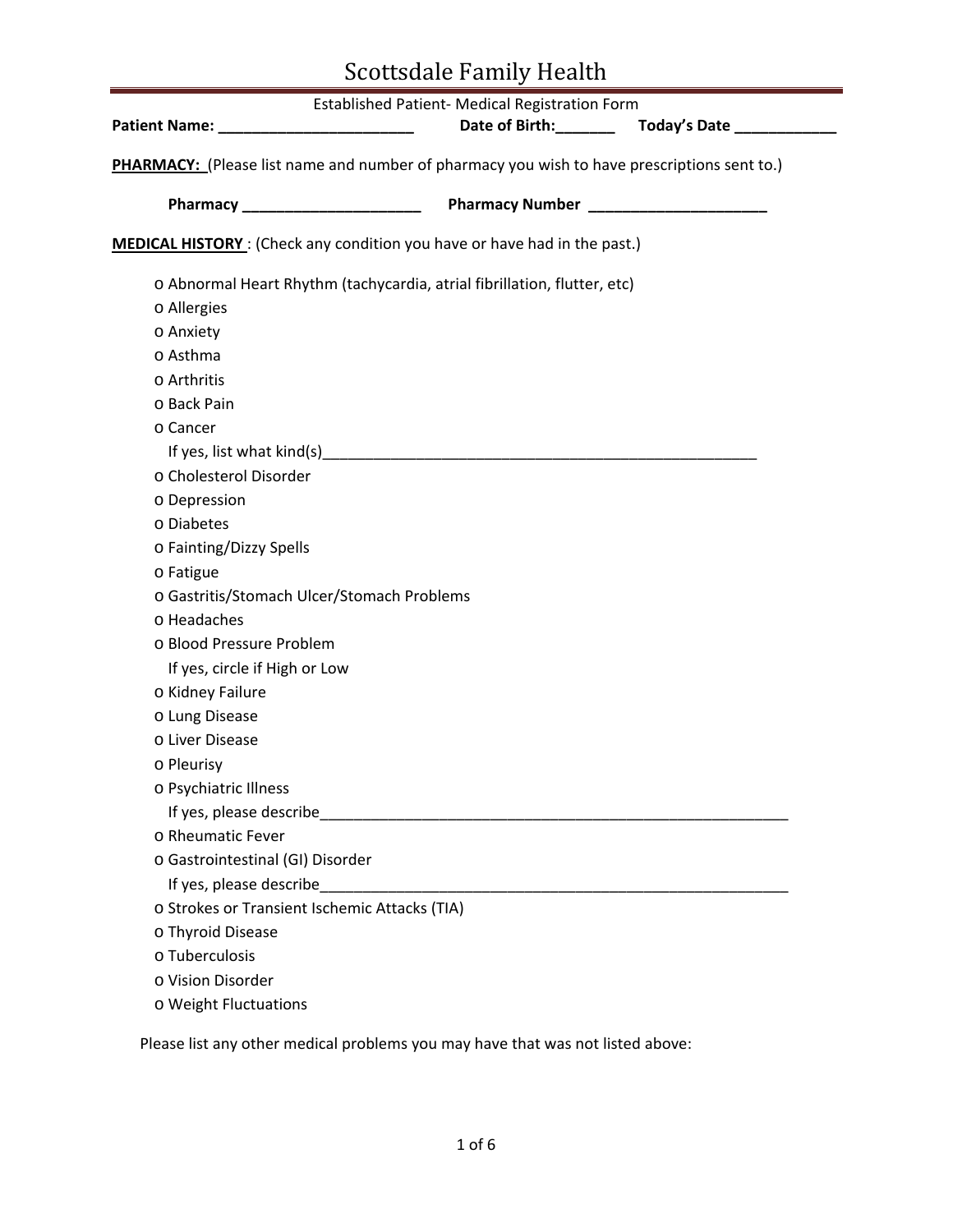### Established Patient‐ Medical Registration Form

Have you ever had any of the following:

- o Alcoholism
- o Drug Dependency
- o Transfusions

Have you had any of the following: Sexually Transmitted Diseases (STD) and other infection (check any that apply):

- o Gonorrhea
- o HIV/AIDS
- o Genital Warts
- o Abnormal PAP Smear
- o Chlamydia
- o Genital Herpes
- o Trichomonas

#### **SURGICAL HISTORY**

List any surgeries you have had and the approximate date (e.g. hernia, appendectomy, gallbladder, wisdom tooth extractions, C‐Section, etc)

| <b>Surgery</b> | Approximate Date or Number of Years Ago |
|----------------|-----------------------------------------|
|                |                                         |
|                |                                         |
|                |                                         |
|                |                                         |
|                |                                         |
|                |                                         |
|                |                                         |
|                |                                         |

## **OTHER PROVIDERS** :

Please List Other Doctors/Providers You See.

| <b>Doctor/Provider Name</b> | <b>Specialties</b> |
|-----------------------------|--------------------|
|                             |                    |
|                             |                    |
|                             |                    |
|                             |                    |
|                             |                    |
|                             |                    |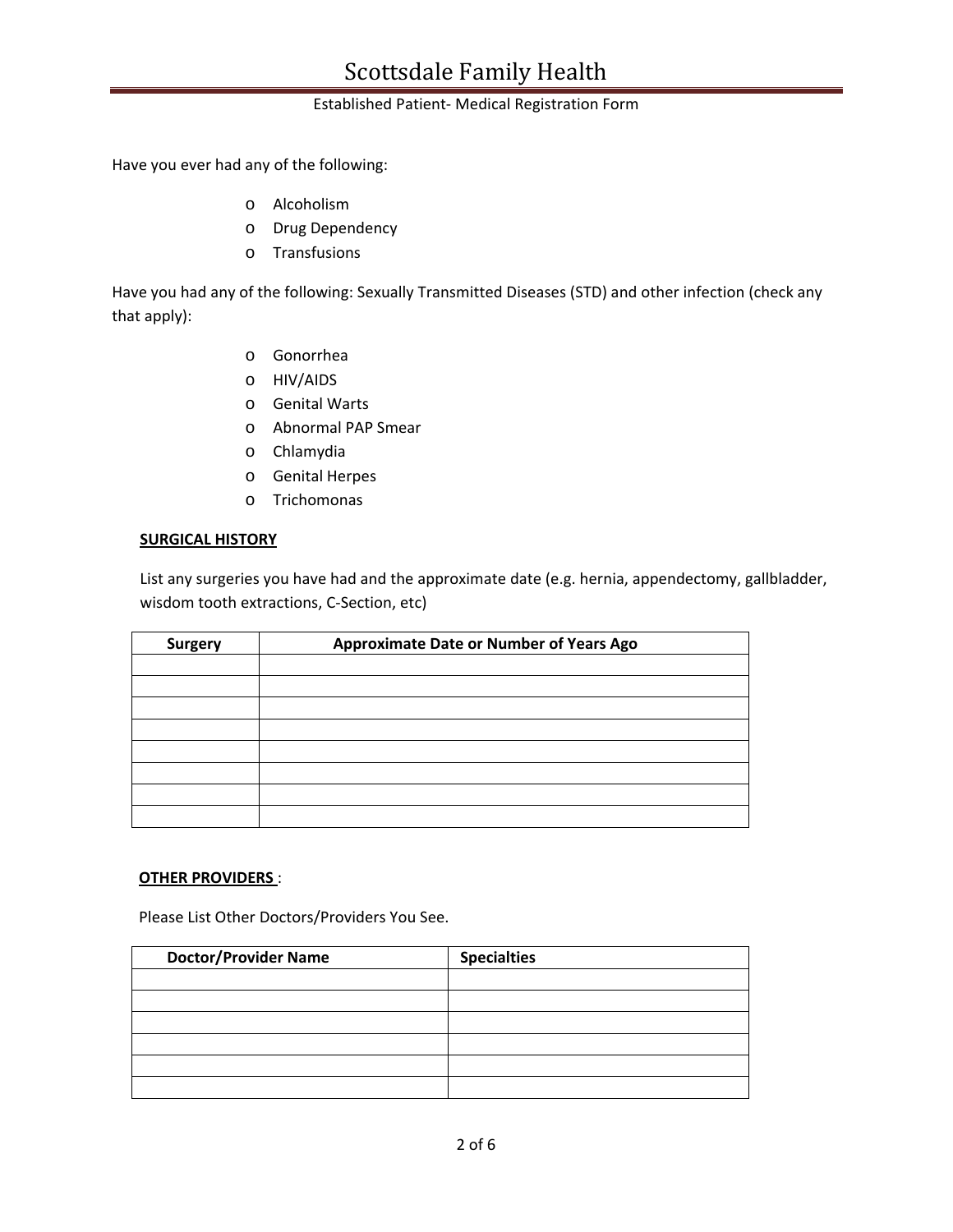### Established Patient‐ Medical Registration Form

## **CURRENT MEDICATIONS**

Please list the name, dosage, and how often taken. Include inhalers and nasal sprays, etc.

[OK TO ATTACH LIST]

| <b>Medication Name</b> | <b>Dosage</b> | Times per day |
|------------------------|---------------|---------------|
|                        |               |               |
|                        |               |               |
|                        |               |               |
|                        |               |               |
|                        |               |               |
|                        |               |               |
|                        |               |               |
|                        |               |               |
|                        |               |               |
|                        |               |               |
|                        |               |               |

List any medications that were recently stopped and reason why the medicine was stopped:

\_\_\_\_\_\_\_\_\_\_\_\_\_\_\_\_\_\_\_\_\_\_\_\_\_\_\_\_\_\_\_\_\_\_\_\_\_\_\_\_\_\_\_\_\_\_\_\_\_\_\_\_\_\_\_\_\_\_\_\_\_\_\_\_\_\_\_\_\_\_\_\_\_\_\_\_\_\_\_\_\_\_ \_\_\_\_\_\_\_\_\_\_\_\_\_\_\_\_\_\_\_\_\_\_\_\_\_\_\_\_\_\_\_\_\_\_\_\_\_\_\_\_\_\_\_\_\_\_\_\_\_\_\_\_\_\_\_\_\_\_\_\_\_\_\_\_\_\_\_\_\_\_\_\_\_\_\_\_\_\_\_\_\_\_

#### **DIETARY SUPPLEMENTS, HERBS, VITAMINS:**

Please list name, dosage, and how often taken. [OK TO ATTACH LIST]

| <b>Name</b> | <b>Dosage</b> | Times per day |  |
|-------------|---------------|---------------|--|
|             |               |               |  |
|             |               |               |  |
|             |               |               |  |
|             |               |               |  |

#### **ALLERGIES:**

List any **medications or food** that has caused a bad reaction or allergy in the past.

| <b>Medication/Food</b> | What happened with exposure |  |
|------------------------|-----------------------------|--|
|                        |                             |  |
|                        |                             |  |
|                        |                             |  |
|                        |                             |  |
|                        |                             |  |
|                        |                             |  |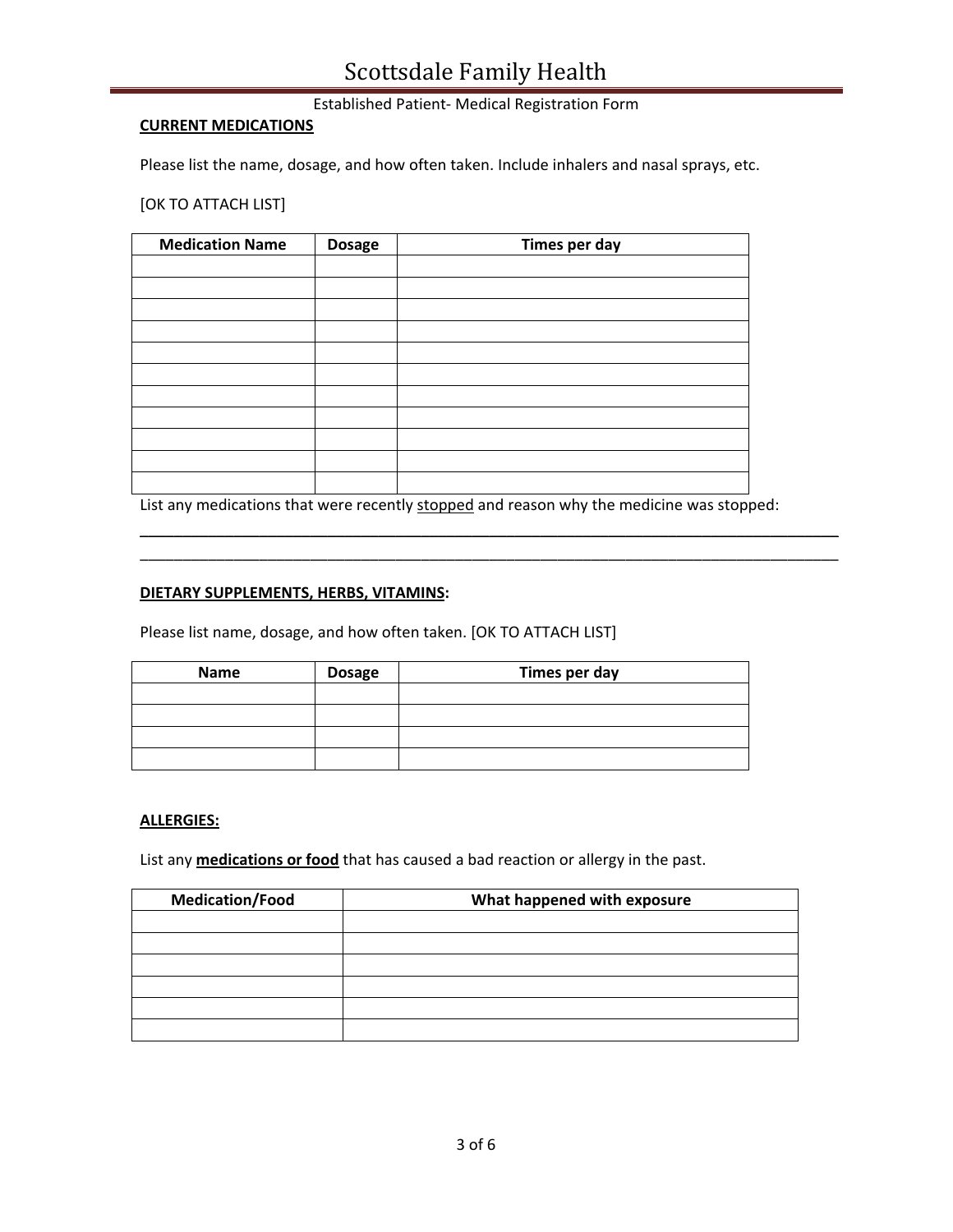## Established Patient‐ Medical Registration Form

## **FAMILY HISTORY**

Please list any medical conditions that run in the family (e.g. thyroid disease, diabetes, high blood pressure, alcoholism, depression, cancer, etc)

| <b>Family Member</b>  | <b>Medical Conditions</b> |  |  |
|-----------------------|---------------------------|--|--|
| <b>Mother</b>         |                           |  |  |
| <b>Father</b>         |                           |  |  |
| Sibling(s)            |                           |  |  |
|                       |                           |  |  |
| Children              |                           |  |  |
|                       |                           |  |  |
| Other family members: |                           |  |  |

### **SOCIAL HISTORY**:

| 1)                                                       | What is your current profession?                                                                |  |            |           |  |
|----------------------------------------------------------|-------------------------------------------------------------------------------------------------|--|------------|-----------|--|
| 2)                                                       | Have you ever held an occupation that put you at risk for any medical problems: Yes or No       |  |            |           |  |
|                                                          |                                                                                                 |  |            |           |  |
| 3)                                                       | Are you currently married?                                                                      |  | <b>YES</b> | NO.       |  |
| 4)                                                       | Do you have any children?                                                                       |  | <b>YES</b> | NO        |  |
|                                                          | If yes, please state their names and ages:                                                      |  |            |           |  |
| 5)                                                       | Have you ever smoked?                                                                           |  |            |           |  |
|                                                          | If Yes,                                                                                         |  |            |           |  |
|                                                          | a) Do you still smoke?                                                                          |  | <b>YES</b> | <b>NO</b> |  |
|                                                          |                                                                                                 |  |            |           |  |
| c) On average, how many cigarettes do you smoke per day? |                                                                                                 |  |            |           |  |
|                                                          |                                                                                                 |  |            |           |  |
| 6)                                                       | Have you used any other tobacco products?                                                       |  |            |           |  |
|                                                          |                                                                                                 |  |            |           |  |
|                                                          |                                                                                                 |  |            |           |  |
| 7)                                                       | Do you exercise?                                                                                |  | <b>YES</b> | <b>NO</b> |  |
|                                                          |                                                                                                 |  |            |           |  |
|                                                          | If yes, how many days a week and hours per day __________________________________               |  |            |           |  |
|                                                          |                                                                                                 |  |            |           |  |
| 8)                                                       | Do you consume alcohol?                                                                         |  |            |           |  |
|                                                          | If yes, how many drinks? ________ per day/week/month (circle appropriate)                       |  |            |           |  |
|                                                          | If yes, what type? _________________                                                            |  |            |           |  |
|                                                          |                                                                                                 |  |            |           |  |
| 9)                                                       | Do you feel that you have any risk factors for Sexually Transmitted Disease (multiple partners, |  |            |           |  |
|                                                          | unprotected intercourse, cheating partner, etc) :                                               |  | <b>YES</b> | NO        |  |
|                                                          |                                                                                                 |  |            |           |  |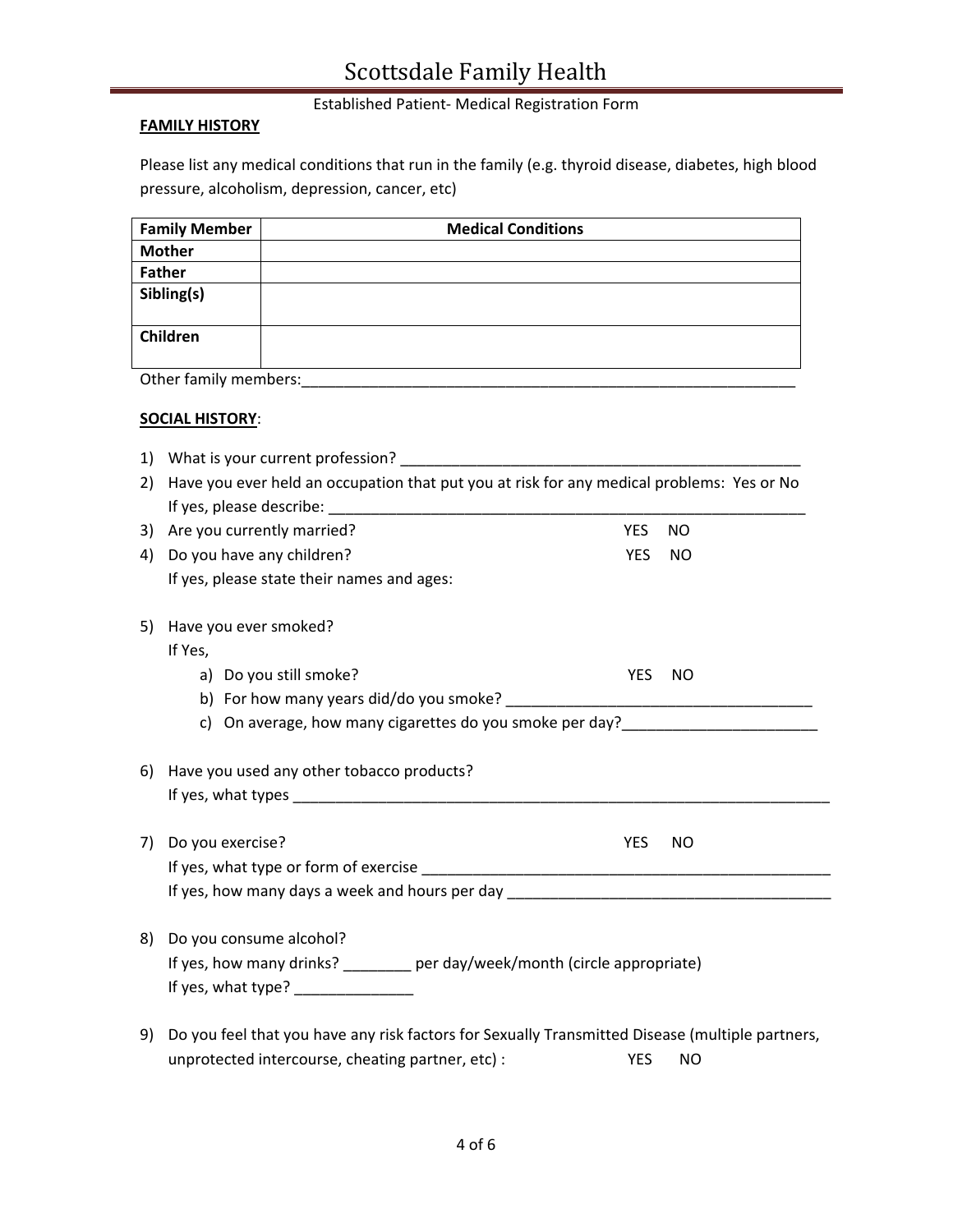| sestes automaine, return                                                                                                                        |     |    |
|-------------------------------------------------------------------------------------------------------------------------------------------------|-----|----|
| Established Patient- Medical Registration Form<br><b>Current activity level</b> (check which describes most accurately):                        |     |    |
| Not much (sedentary) __Minimal __Active, but No Exercise __Some Exercise                                                                        |     |    |
|                                                                                                                                                 |     |    |
| Please describe your current diet (check all that apply):                                                                                       |     |    |
| __ Well-balanced, controlled portions ___ Unbalanced ___ Excessive Portions                                                                     |     |    |
| __ Low Salt __ Low Fat ___ Low Carbs _____ Restricted calories ( _____ cal/day)                                                                 |     |    |
|                                                                                                                                                 |     |    |
| <b>End of Life Planning</b>                                                                                                                     |     |    |
| Do you have a written advance directive, living will, power of attorney, or end of life planning (such as<br>resuscitation desire)?<br>$Yes$ No |     |    |
| Yes _____ No _____ Unsure<br>If yes, is this in your chart?                                                                                     |     |    |
| Do you wish to discuss any end of life issues with your doctor? ______ Yes _____ No                                                             |     |    |
|                                                                                                                                                 | Yes | No |
| In the last 2 weeks have you felt depressed?                                                                                                    |     |    |
| Have you dropped any of your hobbies/interests?                                                                                                 |     |    |
| Do you prefer to stay at home rather than going out?                                                                                            |     |    |
| Are you having significant trouble with your memory?                                                                                            |     |    |
| Do you feel sad most of the time?                                                                                                               |     |    |
|                                                                                                                                                 | Yes | No |
| Do you feel you have any significant memory problems?                                                                                           |     |    |
| Have you forgotten what you had for dinner yesterday?                                                                                           |     |    |
| Do you have to keep lists so you don't forget things?                                                                                           |     |    |
| Do you frequently lose things at home or at work?                                                                                               |     |    |
| Have you ever gotten lost while driving?                                                                                                        |     |    |
| Have you ever forgotten why you are at a store or other place?                                                                                  |     |    |
| Have you had trouble balancing your checkbook lately?                                                                                           |     |    |
| Do people often accuse you of repeating yourself?                                                                                               |     |    |
|                                                                                                                                                 | Yes | No |
| Do you feel you have any significant safety concerns?                                                                                           |     |    |
| Do you have any trouble seeing?                                                                                                                 |     |    |
| Do you have any trouble speaking?                                                                                                               |     |    |
| Do you have any trouble hearing?                                                                                                                |     |    |
| Do you have any trouble bathing?                                                                                                                |     |    |
| Do you have any trouble dressing?                                                                                                               |     |    |
| Do you have any trouble eating?                                                                                                                 |     |    |